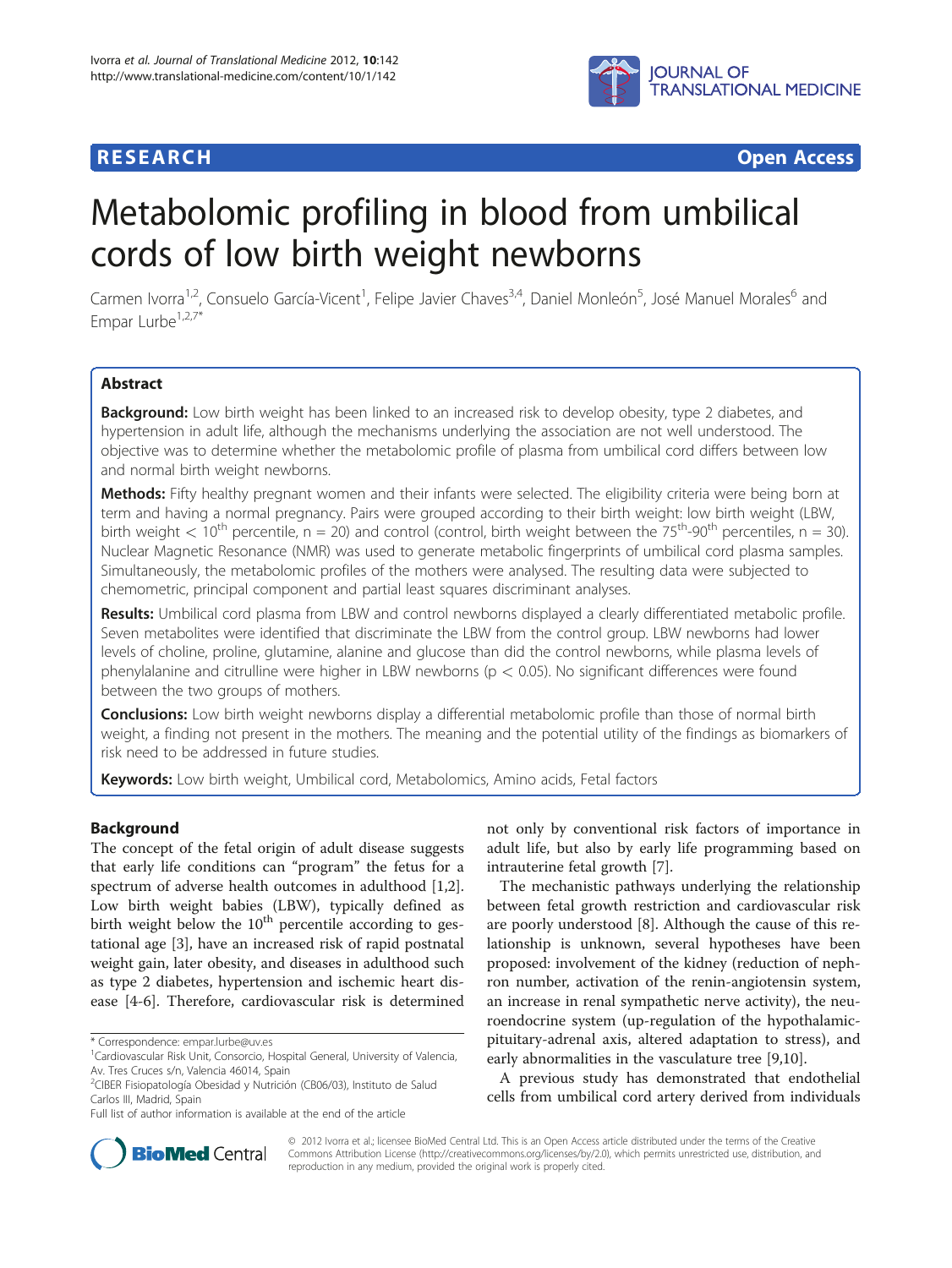of LBW exhibit a different phenotype when compared to that from individuals of higher birth weight [[11\]](#page-8-0). This observation could imply that it is possible to identify functional and/or structural differences at birth which can contribute to providing better information with respect to the risk of developing disease later in life. A further approach to studying differences between low and normal birth weight newborns is to assess their metabolomic profiles.

Metabolomics, the study of small-molecule metabolites, is a discipline that focuses on the measurement of the relative concentrations of endogenous small molecules in biofluids. This technology may be useful for understanding metabolic imbalances and for diagnosing human diseases. Recently, studies using metabolomics have been used to identify a discriminatory metabolite profile in a number of areas: preeclampsia in early pregnancy [\[12](#page-8-0)], diabetes [[13\]](#page-8-0), obesity [[14](#page-8-0)], [\[15](#page-8-0)], risk for preterm delivery [[16\]](#page-8-0). It has been suggested they predict the presence and severity of cardiovascular disease [\[17-20](#page-9-0)]. There are no data about its use to identify a metabolite profile in umbilical cord from LBW children. The objective of the present study was to analyse the metabolomic profile at birth in newborns with LBW, and to compare it with those from normal birth weight children. Simultaneously, the metabolomic profiles of their mothers were analysed. The identification of deregulated metabolites would potentially give clues for better understanding the abnormalities associated with LBW.

#### **Methods**

#### Subjects and sample collection

Newborns were included if born at term (gestational age ≥37 weeks), after uncomplicated pregnancies ascertained according to the Ballard method [\[21\]](#page-9-0), and by normal delivery or Cesarean section in the absence of perinatal illness at the Hospital General Universitario of Valencia, Spain. All the mothers were healthy and had no cardiovascular risk factors. Fifty newborns and their mothers of European origin were selected to participate in the study. Umbilical cord blood samples were obtained from the clamped umbilical cord immediately after delivery. The samples of their mothers were drawn at 2–4 h after delivery in non-fasting conditions, but with at least 8 hours having passed since the last meal and blood sampling. Two groups of newborns were created according to birth weight: lower than the  $10<sup>th</sup>$  percentile (lower than 2.5 kg; LBW group,  $n = 20$  or appropriate birth weight for gestational age (control group, birth weight between the  $75<sup>th</sup>$ -90<sup>th</sup> percentiles, n = 30) [[22\]](#page-9-0). Parents gave their consent for the study after they were given informed in writing of the objectives of the research project and of the samples that would be taken. The study was approved by the hospital's review board and was carried out in accordance with the Declaration of Helsinki. Both the samples (plasma from umbilical cord of the newborns and plasma from peripheral veins from the mothers), as well as the collected data, were stored according to the directives dictated by the law of Biomedical Investigation of 2007 (Law 14/2007) and all applicable rules.

#### Metabolomic profile

#### Storage, preparation and  $<sup>1</sup>$  H Nuclear magnetic resonance</sup> spectroscopic analysis of blood plasma

Umbilical venous cord blood and maternal peripheral venous blood were collected in EDTA-tubes, centrifuged to yield plasma, stored at −80 °C and thawed before use. For Nuclear Magnetic Resonance (NMR) analysis, 500 μl of plasma were mixed with 50 μl of  $D_2O$  (as a field lock). A total of 500 μl of the mixture of each sample was then individually transferred into a 5 mm high quality NMR tube. All  $<sup>1</sup>$  H NMR spectra were acquired using a stand-</sup> ard one-dimensional pulse sequence with water suppression (Bruker Avance 600 spectrometer operating at 600.13 MHz with a 1 mm  $^{1}$  H/ $^{13}$  C/ $^{15}$  N TXI probe). A total of 256 FIDs (free induction decay) were collected into 64 k data points with a spectral width of 14 ppm and a recycle delay (RD) of 1 s. The water signal was saturated with weak irradiation during the recycle delay. Before Fourier transformation, the free induction decay was multiplied by a 0.3 Hz exponential line broadening.

Spectral chemical shift referencing on the Alanine  $CH<sub>3</sub>$  doublet signal at 1.475 ppm was performed in all spectra. Resonances in these spectral regions were assigned using the literature [[23\]](#page-9-0) and two-dimensional spectra were selected (2D NMR, especially for long chain metabolites). Spectral regions between 0.5 and 4.5 ppm and between 5.5 and 9.5 ppm were binned in segments of 0.01 ppm width (6 Hz) for multivariate analysis. Data binning in NMR spectra for multivariate analysis is a common pre-processing practice [\[24,25](#page-9-0)], which, although it may decrease the effect of minor observations, allows for the detection of relevant regions, decreases the risk of model overfitting and artificially increases the signal to noise-ratio. Data binning reduces the impact of read noise on the processed data at the cost of a lower resolution. We used binning only for the pattern recognition. There are two benefits associated with the use of pattern recognition approaches in the binning of spectral data. First, the signal-to-noise ratio increases. Second, there is a reduction in the possibility of overfitting. Once the bucket with the relevant peaks in each spectra were identified, they were quantified. Therefore, the values reported are quantified peaks by spectral integration. The binned data was normalised to the total spectral area. Thus, the individual peak intensities were normalized to total metabolite content for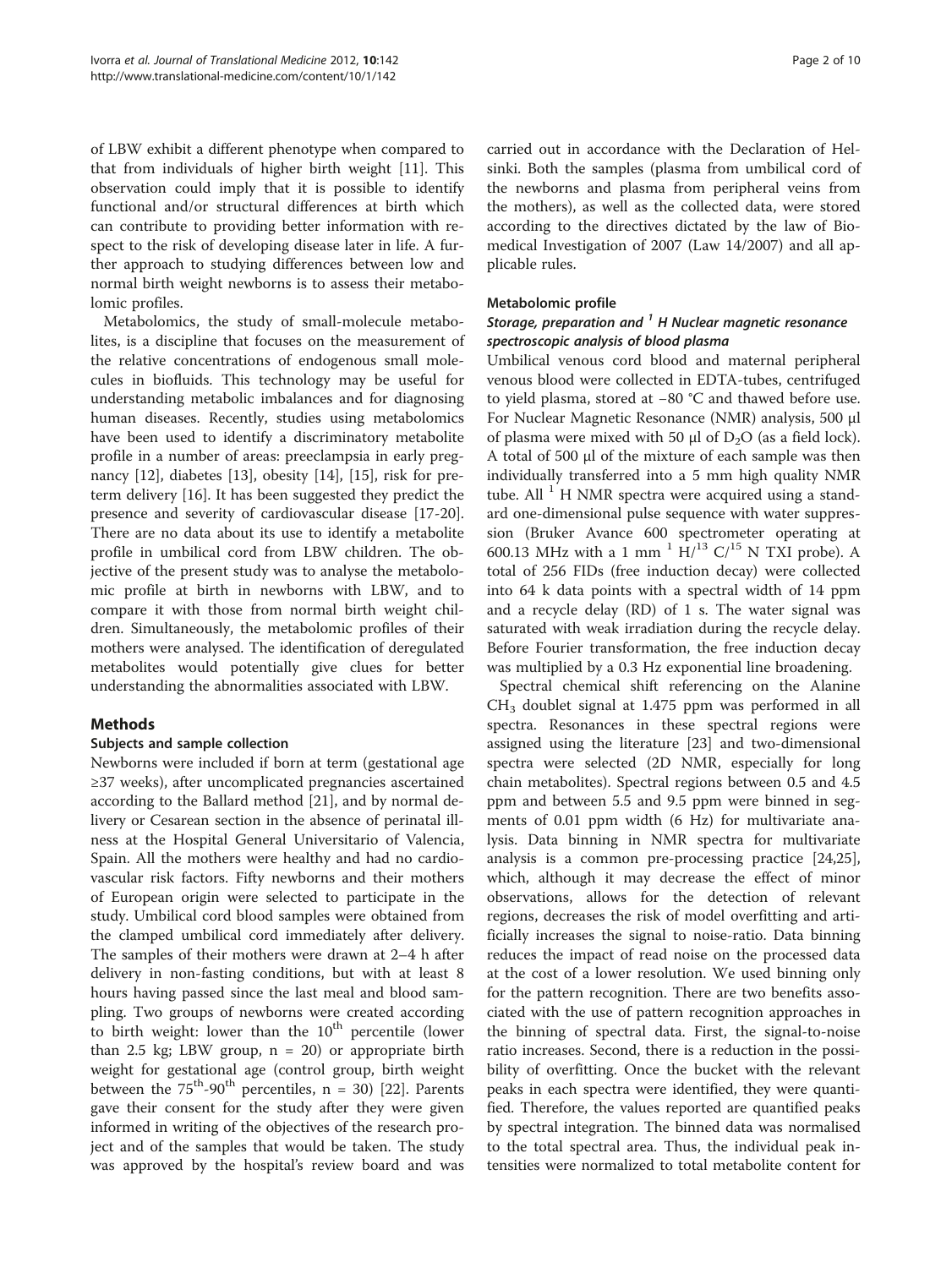better a comparison between samples. Spectral regions belonging to the EDTA resonances (2.52 to 2.57 ppm and 3.06 to3.17 ppm) were removed from the spectra for subsequent analysis. The available spectral databases and 2D NMR experiments were used to aid in structural identification of the relevant metabolites. All spectra were processed using Topspin 1.3 (Bruker Biospin GmbH, Germany) and transferred to  $MATLAB^@$  (Math-Works Inc, 2006) using in-house scripts for data analysis. Signals belonging to selected metabolites were integrated and quantified using semi-automated inhouse MATLAB peak-fitting routines. These fitting routines were based on Levenburg-Marquard optimization procedures. The target function for the optimization included experimental spectra measured for standard solutions of selected metabolites with complex multiplet patterns and theoretically generated Lorentzian-shape signals for those metabolites with simpler spectral patterns. One way analysis of variance (ANOVA) was used for the determination of statistical significance between group means of the corresponding integrals.

#### Multivariate analysis of nuclear magnetic resonance spectra

In the present study, binned spectral regions for blood plasma were mean-centered chemometric analyses. Relevant bins were identified in our chemometric models. The relevant spectral regions within these bins were identified and quantified by spectral integration. Chemometric and statistical analyses were performed using inhouse MATLAB scripts and the PLS Toolbox (Eigenvector Research, Inc.). Principal Component Analysis (PCA) and Projection to Latent Structures for Discriminant Analysis (PLS-DA) were applied to NMR spectra data sets. PCA is able to find low dimensional embeddings of multivariate data in a way that optimally preserves the structure of the data. The PCA technique transforms the variables of a data set into a smaller number of new latent variables called principal components (PCs) which are uncorrelated to each other and account for decreasing proportions of the total variance of the original variables. Each new PC is a linear combination of the original variation so that a compact description of the variation within the data set is generated. Observations are assigned scores according to the variation measured by the principal component X, with those having similar scores clustering together. Where PCA proved inadequate to define clustering, a supervised approach was used.

PLS-DA is a classification technique that combines the properties of Partial Least Squares regression with the discrimination power of discriminant analysis [\[26\]](#page-9-0). The main advantage of PLS-DA models is that the main sources of variability in the data are modeled by the so-

called latent variables (LVs) and, consequently, in their associated scores and loadings. This allows for the visualization and understanding of different patterns and relations in the data. PLS-DA is a supervised extension of PCA that is used to distinguish two or more classes by searching for variables (X matrix) that are correlated to class membership (Y matrix). In this approach, the axes are calculated to maximize class separation and can be used to examine separation that would otherwise be across three or more principal components [\[26](#page-9-0)]. In order to discriminate between samples associated with low weight and normal weight at birth, a PLS-DA model was devised. The PLS-DA model discriminating between controls and LBW was cross-validated by technical replication of the whole process on 25 random data splits. To validate the model, important quality parameters were calculated:  $R^2X$ ,  $R^2Y$ ,  $Q^2$  and RMSP.  $R^2X$  and  $R^2Y$ describe the variation in the X and Y variables, respectively.  $Q^2$  describes predictability. RMSP (Root mean squared error of prediction) gives a direct indication of the error in the predicted value.

#### Statistical analysis

Values were expressed as mean  $\pm$  SD for each study group. The differences in the mean values of anthropometric parameters between the groups were assessed by analysis of variance (ANOVA) adjusted by sex. The normality of the data was verified using the Kolmogorov-Smirnov test. Choline, glutamine, alanine and glycogen in the control group do not have a normal distribution, and a Kruskal-Wallis test was used for these variables. An outlier analysis was performed, and those samples deviating from the mean by more than 2.5 times the standard deviation were excluded. A significant difference was considered present if  $p < 0.05$ . Pearson's correlation coefficients were used to examine the relations between variables. Statistical analyses were performed using SPSS 15.0. (SPSS Inc, Chicago, Illinois, USA) and GraphPad Statmate 5.0 (GraphPad Software, La Jolla, California, USA) software graphs.

#### Results

#### Clinical characteristics of mothers and newborns

The general characteristics of mothers and their newborns are shown in Table [1.](#page-3-0) No differences were observed in maternal age, maternal BMI, pregnancy weight gain or type of delivery between the two groups. Although no significant differences were observed in heart rate and diastolic blood pressure between newborns groups (Table [1](#page-3-0)), differences appeared in sex, height, head circumference and blood pressure. As expected, the LBW group had systolic values significantly lower than those for the control birth weight group [\[10](#page-8-0)]. All comparisons between newborns groups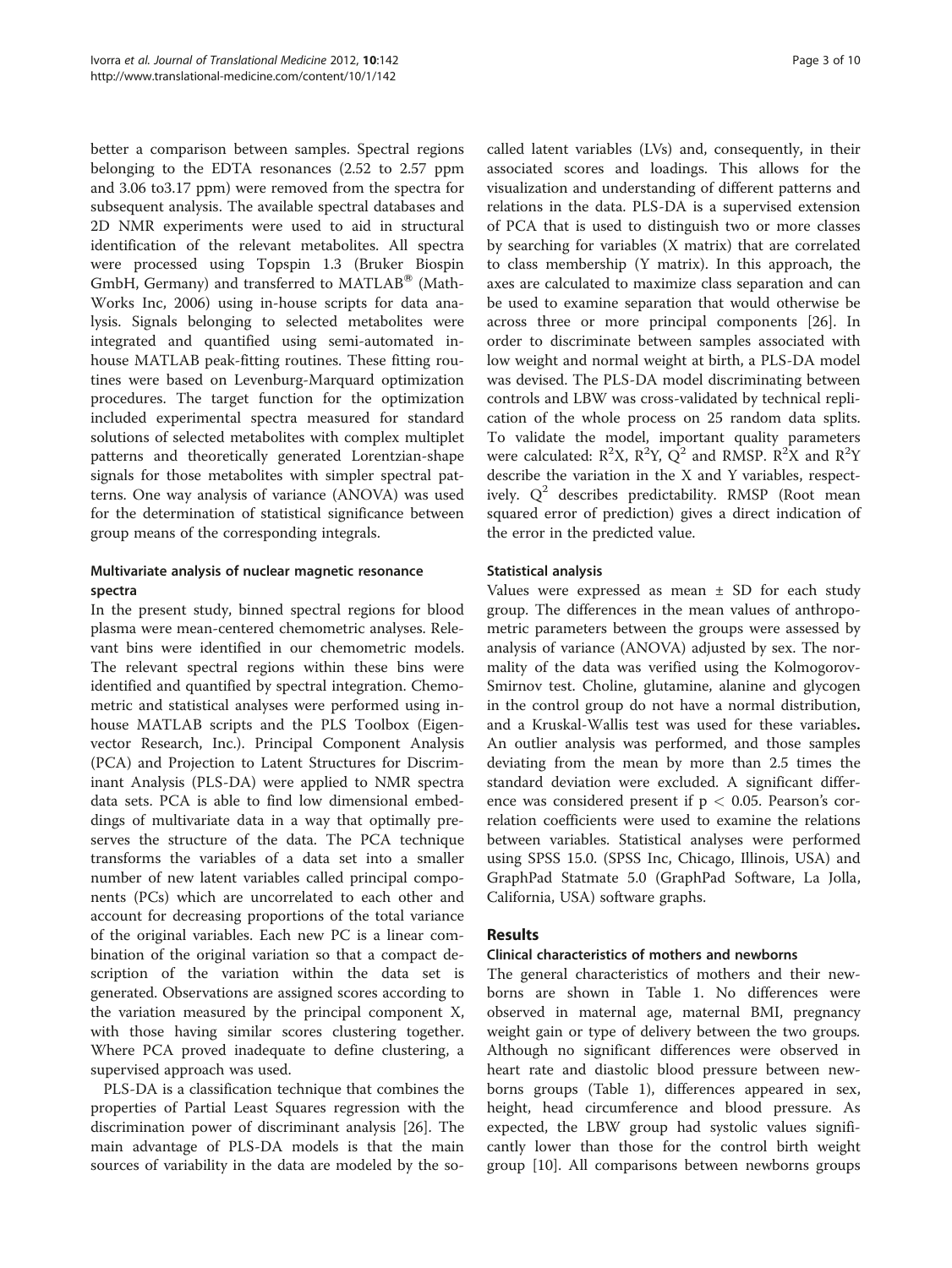<span id="page-3-0"></span>were adjusted by sex, and no changes were noted when comparing boys with girls.

#### Metabolomic profile in umbilical cord blood in low birth weight and control newborns

The standard 1D NMR spectrum is shown in Figure [1](#page-4-0)A. PCA and PLS-DA scatter plot were performed on the pre-processed NMR spectra comparing plasma from LBW versus control newborns and were used to identify metabolite clusters. Although an unsupervised analysis by PCA does not show differences between groups, Figure [1](#page-4-0)B, a supervised classification method (PLS-DA, 3 Latent Variables, see Additional file [1](#page-8-0): Figure S1) provides a differential global metabolic profile, Figure [1C](#page-4-0). The model had a  $R^2X$  (cumulative) of 0.623, a  $R^2Y$  (cumulative) of 0.871, a  $Q^2$  (cumulative) of 0.523 (a  $Q^2$ value superior to 0.5 is generally considered to be a good predictor) and a RMSP of 0.417 (medium predictive capacity). Spectral regions and peaks with the highest contribution to the loadings plot from this model were further quantified and analysed. Many metabolites may contribute to these loading plots and to the separation between classes. A total of thirty-four metabolites were tested in fifty-eight spectral regions, and the differences were evaluated by the T-Student test with the Kruskal-Wallis correction. However, only those that differed with p < 0.05 were taken into consideration.

Of the 34 metabolic regions studied, 17 compounds were quantified according to the loadings of the multivariate analysis. Among the 17 metabolites, significant differences were observed for seven (proline, free choline, glutamine, alanine, glucose, phenylalanine and

citrulline) between the LBW and the control group, while no differences were observed in the other seven (spectral region containing lipoproteins peaks, in carbohydrates and glycogen fragments, in ketone bodies like acetoacetate and hydroxybutyrate, in total lipids and in fatty acids both saturated and unsaturated) (data not shown).

Table [2](#page-5-0) shows median values  $\pm$  SD for arbitrary units of intensity  $(AUIx10^{-3})$  from identified metabolites, and Figure [2](#page-5-0) provides the individual levels of 7 metabolites that display significant level differences between the two groups. In the LBW group, all metabolites have a normal distribution, and samples are more homogeneous than in the control group. In the control group, choline, glutamine and alanine do not have a normal distribution. An outlier analysis was carried out, and two subjects were excluded from the control group.

Five metabolites (proline, choline, glutamine, alanine and glucose) were reduced in the LBW group as compared to those for the controls. In the LBW group, proline values were 38.1% less (21.74 ± 9.80 AUI vs 13.00 ± 7.5 AUI; p-value = 0.002) while free choline was 31.4% less  $(3.76 \pm 0.17 \text{ AU} \text{ vs } 2.58 \pm 0.07 \text{ AU}; \text{ p-value } = 0.005).$ Glutamine  $(3.68 \pm 0.17 \text{ vs } 2.59 \pm 0.07; \text{ p-value } = 0.004)$ , alanine (9.49  $\pm$  4.1 vs 7.00  $\pm$  2.2; p-value = 0.008) and glucose levels  $(2.15 \pm 0.98 \text{ vs } 1.59 \pm 0.50; \text{ p-value } =$ 0.023) were significantly lower in LBW newborns as well. In addition, LBW newborns exhibited a 15.7% increase in values of phenylalanine (1.07  $\pm$  0.03 vs 1.27  $\pm$ 0.03 p-value =  $0.018$ ) and a 20.2% increase in values of citrulline  $(0.67 \pm 0.02 \text{ vs } 0.84 \pm 0.002; \text{ p-value } = 0.008)$ . No difference in profiles between sexes was observed.

|                                     | Control ( $n = 30$ ) | LBW $(n = 20)$     | p-value    |
|-------------------------------------|----------------------|--------------------|------------|
| <b>Maternal Characteristics</b>     |                      |                    |            |
| Maternal age (years)                | $30.22 \pm 5.65$     | $30.50 \pm 6.10$   | <b>NS</b>  |
| Pregnancy weight gain (g)           | $12581 \pm 428$      | $11025 \pm 301$    | <b>NS</b>  |
| Delivery (vaginal/Cesarean section) | 21/9 (70%)           | 12/8 (60%)         | <b>NS</b>  |
| Maternal Body Mass Index            | $24.0 \pm 3.1$       | $22.8 \pm 2.1$     | <b>NS</b>  |
| <b>Newborns Characteristics</b>     |                      |                    |            |
| Gestational age at delivery (weeks) | $38.95 \pm 0.90$     | $37.64 \pm 1.50$   | p < 0.05   |
| Sex (male/female)                   | 20/10 (66.7%)        | 5/15 (33.3%)       | p < 0.01   |
| Birth weight (g)                    | $3756 \pm 148$       | $2371 \pm 177$     | p < 0.0001 |
| Height (cm)                         | $50.46 \pm 1.45$     | $45.55 \pm 1.14$   | p < 0.0001 |
| Head circumference (cm)             | $34.70 \pm 1.00$     | $32.10 \pm 1.80$   | p < 0.0001 |
| Systolic blood pressure (mmHg)      | $73.88 \pm 13.20$    | $65.15 \pm 11.50$  | p < 0.05   |
| Diastolic blood pressure (mmHg)     | $44.20 \pm 11.22$    | $40.70 \pm 8.70$   | <b>NS</b>  |
| Heart rate (bpm)                    | $130.14 \pm 16.30$   | $128.33 \pm 17.90$ | <b>NS</b>  |

#### Table 1 Anthropometric and clinical characteristics of mothers and newborns grouped by birth weight

The values are expressed as mean ± SD; p-value, statistical significance of the differences among groups; NS, Non-significant; LBW, low birth weight.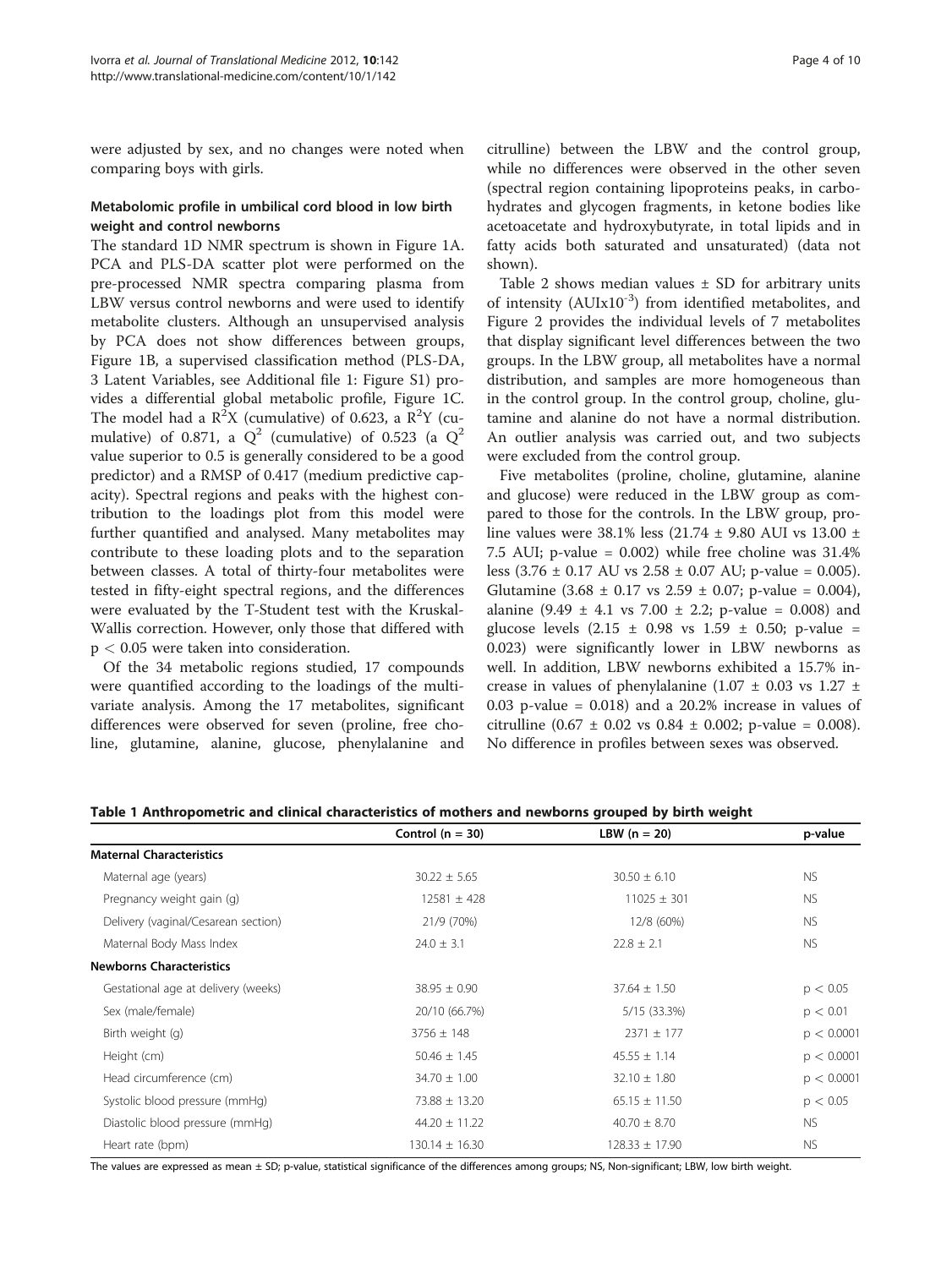<span id="page-4-0"></span>Ivorra et al. Journal of Translational Medicine 2012, 10:142 http://www.translational-medicine.com/content/10/1/142



(PLS-DA) provides a differential global metabolic profile. The cross-validated error percentage of the model for the classification of low weight at birth samples is 8 %. Metabolites exhibiting largest differences between groups have been listed in Table [2.](#page-5-0)

#### Maternal metabolic profile in venous peripheral blood

Nuclear Magnetic Resonance data from mothers were processed to give the initial PCA plot after a partial least squares-discriminate analysis (Figure [3,](#page-6-0) PLS-DA, 3 Latent Variables, see Additional file [1:](#page-8-0) Figure S2). The PLS-DA model had a  $R^2X$  (cumulative) of 0.512, a  $R^2Y$ (cumulative) of 0.611, a  $Q^2$  (cumulative) of 0.502 (a  $Q^2$ value superior to 0.5 is generally considered to be a good predictor) and a RMSP of 0.282 (low predictive capacity). The loadings plot showed 14 spectral regions with high relative weight belonging to 10 metabolites. Table [2](#page-5-0) shows median values  $\pm$  SD for arbitrary units of intensity

 $(AUIx10^{-3})$  from the identified metabolites. From a total of 10 metabolites, 6 were related to the amino acid group (proline, phenylalanine, alanine, glutamine, citrulline and free choline), 2 were related to the carbohydrate group (glucose and glycogen fragments), and 2 to the lipid group (spectral region containing large LDL + VLDL lipoproteins peaks and polyunsaturated fatty acids (PUFAs)). The results of the metabolomic profiling in maternal blood showed no significant differences between the two groups of mothers at either the PLS-DA score plot level and at the individual identified metabolite level (Table [2](#page-5-0), p-value M-C vs M-LBW).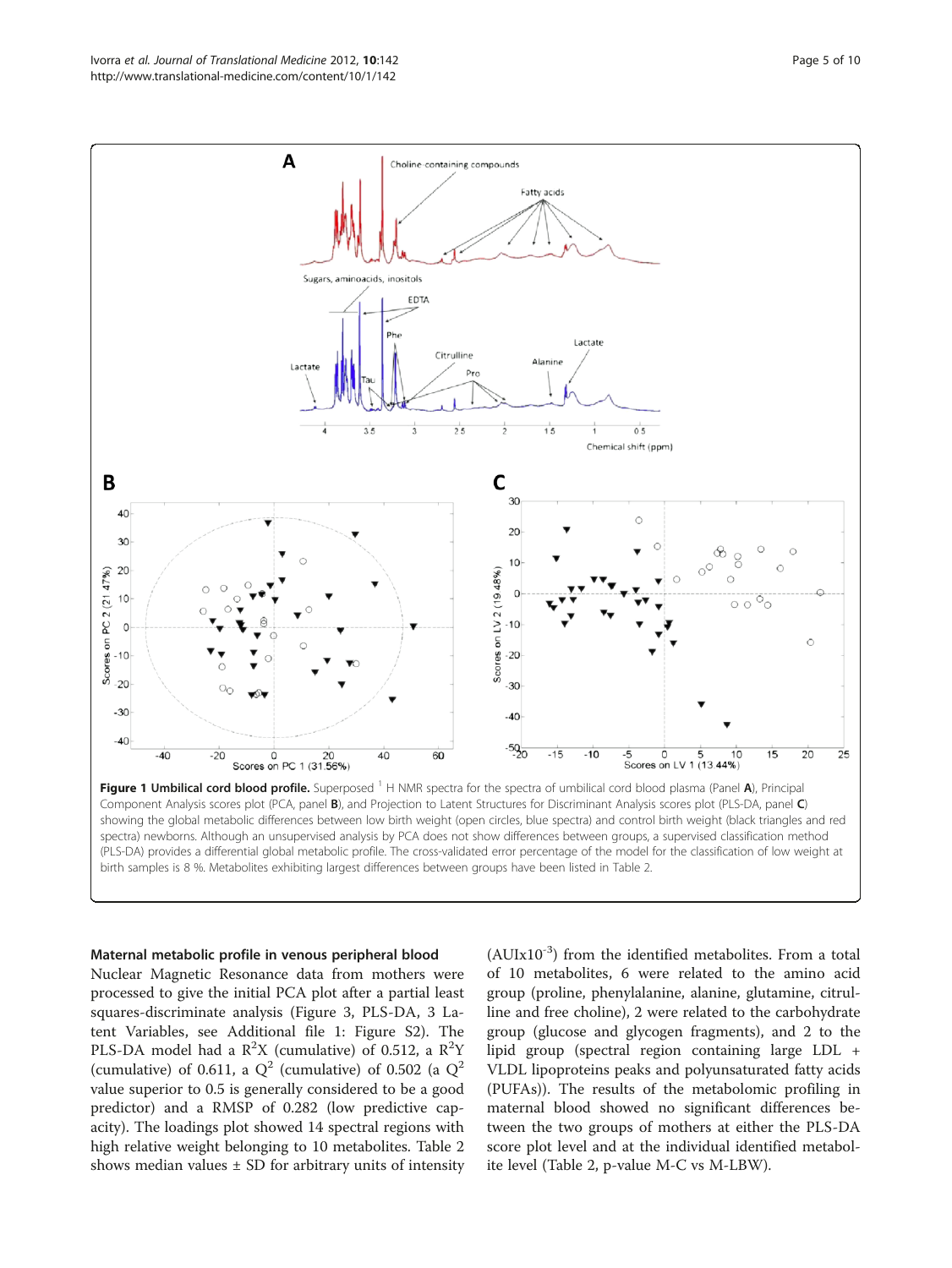|                                          | <b>NEWBORNS</b>       |                          | p-value   | <b>MOTHERS</b>                 |                     |                 | Feto-maternal ratio |                 | p-value                  |
|------------------------------------------|-----------------------|--------------------------|-----------|--------------------------------|---------------------|-----------------|---------------------|-----------------|--------------------------|
|                                          | Control<br>$(n = 30)$ | <b>LBW</b><br>$(n = 20)$ | C vs LBW  | <b>M-Control</b><br>$(n = 30)$ | M-LBW<br>$(n = 20)$ | M-C vs<br>M-LBW | Control             | <b>LBW</b>      | Control vs<br><b>LBW</b> |
| <b>Amino Acids</b><br>and related        |                       |                          |           |                                |                     |                 |                     |                 |                          |
| Proline                                  | $21.74 \pm 9.80$      | $13.00 \pm 7.50$         | 0.002     | $12.22 \pm 0.92$               | $12.10 \pm 0.56$    | <b>NS</b>       | $1.73 \pm 0.83$     | $1.26 \pm 0.62$ | 0.023                    |
| Free Choline                             | $3.76 \pm 0.17$       | $2.58 \pm 0.07$          | 0.005     | $5.73 \pm 0.79$                | $5.80 \pm 0.76$     | <b>NS</b>       | $0.56 \pm 0.17$     | $0.46 \pm 0.17$ | 0.040                    |
| Citrulline                               | $0.67 \pm 0.02$       | $0.84 + 0.02$            | 0.008     | $15.16 \pm 1.09$               | $15.34 + 1.22$      | <b>NS</b>       | $0.04 \pm 0.01$     | $0.05 + 0.02$   | 0.022                    |
| Glutamine                                | $3.68 \pm 0.17$       | $2.59 \pm 0.07$          | 0.004     | $0.85 \pm 0.06$                | $0.85 \pm 0.07$     | <b>NS</b>       | $3.68 \pm 1.16$     | $3.07 \pm 0.81$ | 0.024                    |
| Alanine                                  | $9.49 \pm 4.10$       | $7.00 \pm 2.20$          | 0.008     | $0.90 \pm 0.03$                | $0.96 \pm 0.20$     | <b>NS</b>       | $9.28 \pm 3.29$     | $7.66 \pm 2.64$ | 0.041                    |
| Phenylalanine                            | $1.07 \pm 0.03$       | $1.27 \pm 0.03$          | 0.018     | $9.78 \pm 1.13$                | $9.97 \pm 0.96$     | <b>NS</b>       | $0.12 \pm 0.03$     | $0.13 \pm 0.03$ | <b>NS</b>                |
| Carbohydrates                            |                       |                          |           |                                |                     |                 |                     |                 |                          |
| Glucose                                  | $2.15 \pm 0.98$       | $1.59 + 0.50$            | 0.023     | $1.12 \pm 0.08$                | $1.10 + 0.09$       | <b>NS</b>       | $1.65 \pm 0.58$     | $1.43 + 0.42$   | <b>NS</b>                |
| Glycogen fragments                       | $2.70 \pm 1.11$       | $2.01 \pm 0.76$          | 0.011     | $2.95 \pm 0.33$                | $2.82 \pm 0.24$     | <b>NS</b>       | $0.81 \pm 0.24$     | $0.71 \pm 0.27$ | <b>NS</b>                |
| Lipids                                   |                       |                          |           |                                |                     |                 |                     |                 |                          |
| $IDI + VIDI$ enriched<br>spectral region | $7.22 \pm 1.25$       | $7.60 + 0.99$            | <b>NS</b> | $5.01 \pm 0.50$                | $4.96 + 0.52$       | N <sub>S</sub>  | $1.52 \pm 0.33$     | $1.55 \pm 0.23$ | <b>NS</b>                |
| <b>PUFA</b>                              | N/D                   | N/D                      |           | $4.19 \pm 0.49$                | $4.38 \pm 0.38$     | <b>NS</b>       |                     |                 |                          |

<span id="page-5-0"></span>Table 2 List of identified metabolites in umbilical cord plasma and in maternal peripheral blood

The values are expressed as mean ± SD; p-value, statistical significance of the differences among groups; N/D, not detected; LBW, low birth weight. Mean metabolite abundance is indicated by arbitrary units of intensity (AUIx10<sup>-3</sup>).

The feto-maternal ratio for carbohydrates (glucose and glycogen fragments), lipids (spectral region containing large LDL + VLDL lipoprotein peaks) and phenylalanine was comparable between the two groups (Table 2, p-value Control vs LBW). In contrast, the feto-maternal ratio for proline, free choline, glutamine and alanine was significantly lower ( $p < 0.05$ ) in the LBW group, whereas that for citrulline was significantly higher.

#### Relationship between metabolites and birth weight

Pearson correlations were performed for each of the 7 aforementioned metabolites versus birth weight. Out of the 7 metabolites, the analysis identified a significant positive correlation between birth weight and free choline, proline, and glutamine (free choline  $r = 0.50$ , p-value  $\langle 0.01;$  proline  $r = 0.29$ , p-value  $\langle 0.05;$ glutamine  $r = 0.36$ , p-value  $\langle 0.01 \rangle$ . A significant

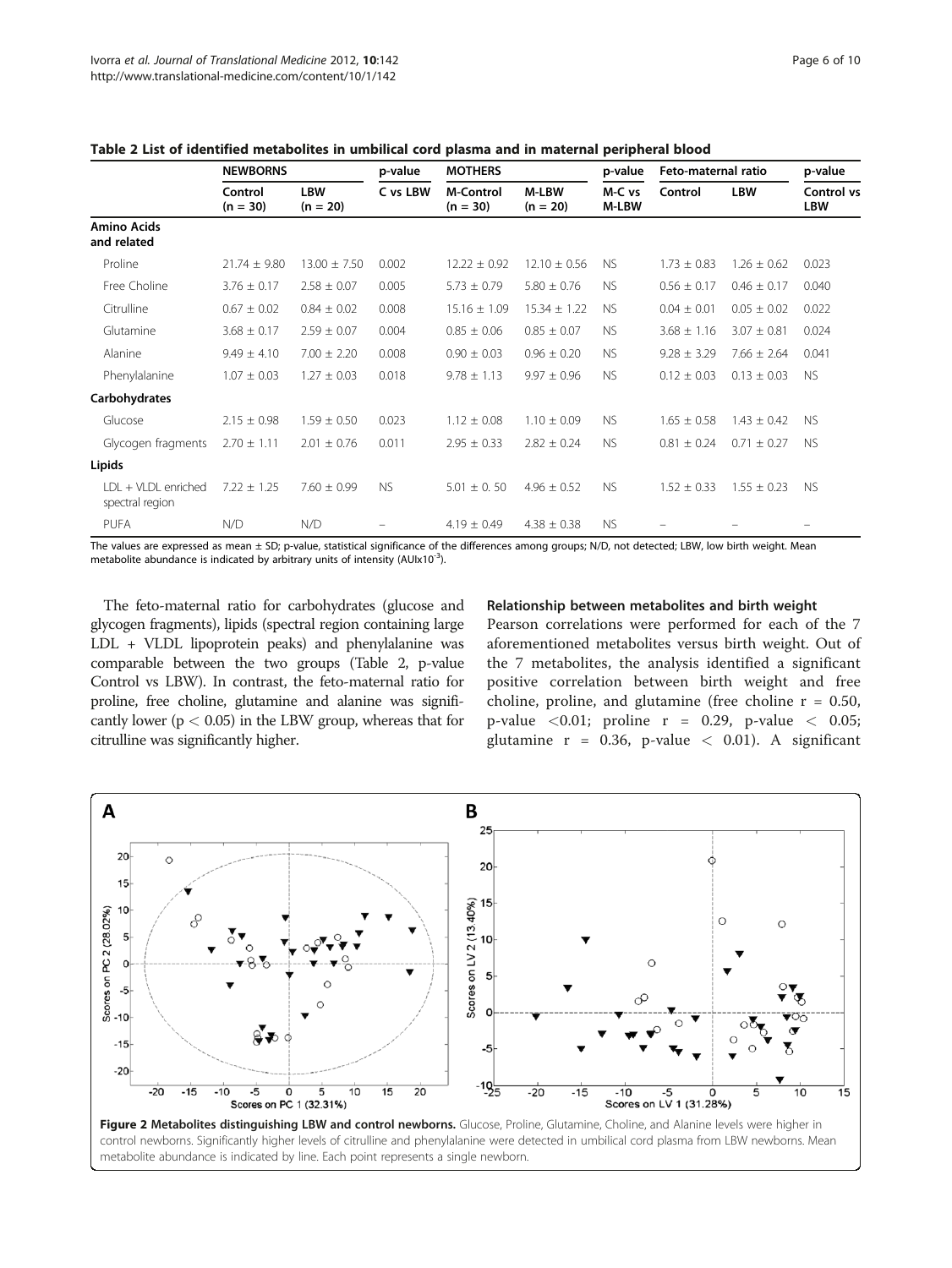<span id="page-6-0"></span>

inverse association was found between citrulline and birth weight ( $r = -0.40$ , p-value <0.01) and between phenylalanine and birth weight (r = −0.34, p-value <0.05); i.e., phenylalanine and citrulline increase as birth weight decreases. No relationships were identified when correlating these metabolites with blood pressure. No significant associations were found between alanine and glucose with birth weight.

#### **Discussion**

The present study is the first to utilize metabolomic analysis in umbilical cord blood samples from LBW children in order to identify metabolites that could be related to the abnormalities associated with the longterm development of the increased cardio-metabolic risk associated with LBW. The metabolomic profile of LBW newborns differed from that observed in a group of newborn controls. Higher values of phenylalanine and citrulline and lower levels of proline, choline, glutamine, alanine and glucose were observed. A significant relationship between some of these metabolites and birth weight was also present. Furthermore, the differences observed in the newborns were not observed in their mothers, all of whom were healthy and had similar weight gains during pregnancy. Although the significance of the observed metabolomic values is not well understood, interesting information can be derived from the present results since some of the observed data have been linked previously to the abnormal metabolic states associated with LBW.

Even though the impact of fetal metabolic programming on adult health is well documented, the underlying mechanisms are poorly understood. Animal models have been used extensively to investigate the mechanism by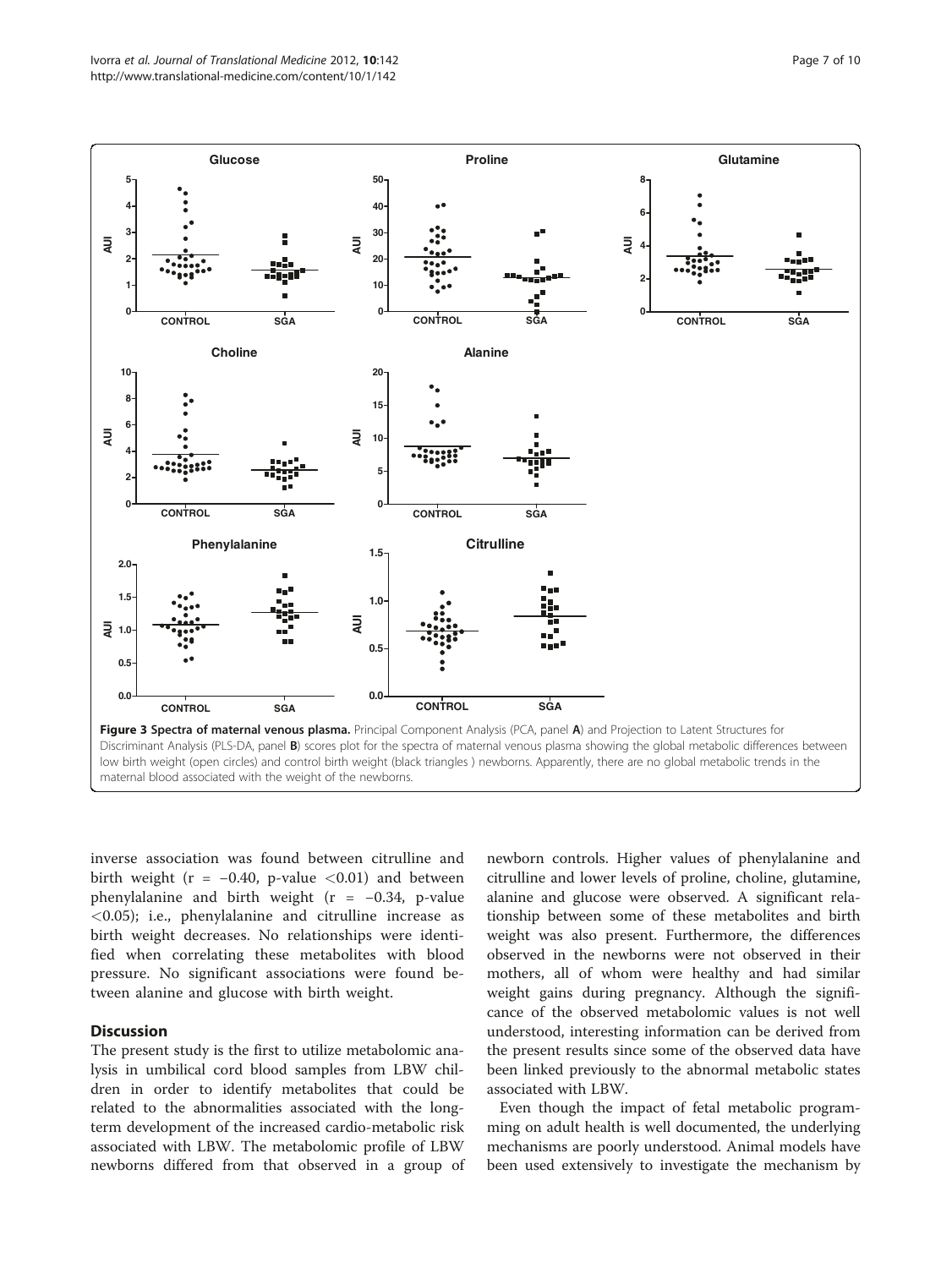which the early-life environment induces persistent alterations in the metabolism of offspring [\[27](#page-9-0)-[30\]](#page-9-0). These studies support the hypothesis that nutritional imbalance during prenatal and early postnatal life can induce long term metabolic changes and increase susceptibility to metabolic diseases in later life [\[31](#page-9-0)-[33\]](#page-9-0).

The absence of differences found for lipoproteins, carbohydrates, ketone bodies and fatty acids suggests that fatty acid oxidation and glucose metabolism remain unaltered. Changes, however, in the spectral region between 7.27 and 5.36 ppm, which has been assigned to glycogen fragments, may suggest alterations in carbohydrate storage. The large molecular size of glycogen makes it very difficult to observe its  $<sup>1</sup>$  H resonance sig-</sup> nals. Longer NMR  $T_2$  relaxation times, which suggest smaller molecule sizes, produce the narrow signals observed for that spectral region. Perhaps some macromolecule degradation of glycogen into smaller molecular size fragments is the cause.

In the present study, the mismatch between the mother and the newborn in terms of the metabolomic profile is worth taking into consideration. While a different pattern was observed in the LBW newborns compared to controls, the mothers of both groups had a similar pattern. A trend towards reduced levels of amino acids in the umbilical cord was observed in LBW, something not observed in the mothers. The reason for the discrepancies is not well known, although suboptimal placental transport of amino acids could be involved. Impaired placental amino acid transport is often seen in association with IUGR, yet it is unclear whether the changes in amino acid transport are a cause or a consequence of IUGR [\[34,35\]](#page-9-0). Experimental models in rats, however, have suggested a down-regulation of amino acid transporters as a cause rather than a consequence [[36\]](#page-9-0). Consistent with impaired placental amino acid transport as a potential cause of IUGR in humans, umbilical cord blood (but not maternal blood) concentration of most essential amino acids is less in pregnancies with IUGR fetuses [\[34](#page-9-0)], [\[37\]](#page-9-0). This interesting finding should be addressed in future studies.

In contrast to the reduction of the majority of the amino acid detected are the increased values of phenylalanine, a neutral branched amino acid, in LBW newborn. Higher levels of amino acids, branched and/or aromatic, have been associated with insulin resistance [[38,39\]](#page-9-0), and with the risk to develop type 2 diabetes in the Framingham offspring cohort [\[19](#page-9-0)]. The potential for amino acids to induce insulin resistance has been recognized for some time [[40\]](#page-9-0). In a low-calorie environment, it is not surprising that large neutral amino acids would promote an anabolic state by inhibiting proteolysis and by directly stimulating protein synthesis [\[41](#page-9-0)]. That notwithstanding, the detection of significant spectral regions in the broad protein amide region (between 7.80 and 7.86 ppm) seems to support a potential difference in the anabolic rate between LBW and control newborns.

One of the greatest differences is the free choline, with low levels in the LBW group. The spectral region between 4.06 and 4.08 ppm, belonging to fragments of phosphoethanolamine [\[42](#page-9-0)], also shows statistically significant differences in the LBW group. During gestation there is a high demand for this essential nutrient [\[43](#page-9-0)]. Choline, via its metabolite betain, serves as a donor of methyl groups for the production of S-adenosylmethionine (SAM), a substrate of DNA and histone methyltransferases [[44](#page-9-0)]. DNA-methylation is catalyzed by DNA methyltransferases that transfer methyl groups from SAM to cytosine located in CpG dinucleotides. Different studies have shown that the prenatal choline supply affects the expression of multiple genes whose expression is regulated via epigenetic marks [\[45\]](#page-9-0), [\[46\]](#page-9-0). Maternal choline supply during pregnancy modifies fetal histone and DNA methylation in rat fetal liver and brain [[47](#page-9-0)]. Conversely, animals fed with diets deficient in choline and in methionine have altered global and gene-specific DNA and histone methylation [\[48\]](#page-9-0). These studies have demonstrated that maternal choline alterations during pregnancy modify fetal histone and DNA methylation, suggesting that a concerted epigenomic mechanism contributes to the long-term developmental effects of varied choline intake in utero.

Finding that the lower levels of choline are associated with LBW is compatible with the epigenetic programming hypothesis. Interactions of nutrients with the epigenetic machinery lead to changes associated with the regulation of gene expression that underlies the developmental programming consequences in adult life [[49](#page-9-0)]. The epigenetic programming of the fetus in utero is under the influence of the altered metabolic milieu of pregnancy and the types of nutrients available through the maternal diet [[50](#page-9-0)]. Alterations in nutrients, above all those related to DNA methylation, can modify the levels of DNA methylation and fetal programming [[51](#page-9-0)]. Disease propensity in LBW children can be epigenetically programmed by intrauterine exposures that have the capacity to modify fetal genes through alterations in DNA methylation [\[52\]](#page-9-0). Deregulation of the epigenome may explain changes that are maintained throughout adult life. Indeed, lower levels of choline can explain the link between altered epigenetic regulation and environmental influence.

The differences found in choline, proline, alanine, glutamine, glucose, citrulline and phenylalanine at birth show that metabolic alterations are present in LBW. Even though it will be interesting and useful to clarify the mechanisms by which these metabolic changes lead to LBW consequences later in life, they are difficult to establish at present. Metabolic profile may be useful, however, in detecting differential phenotypes and in identifying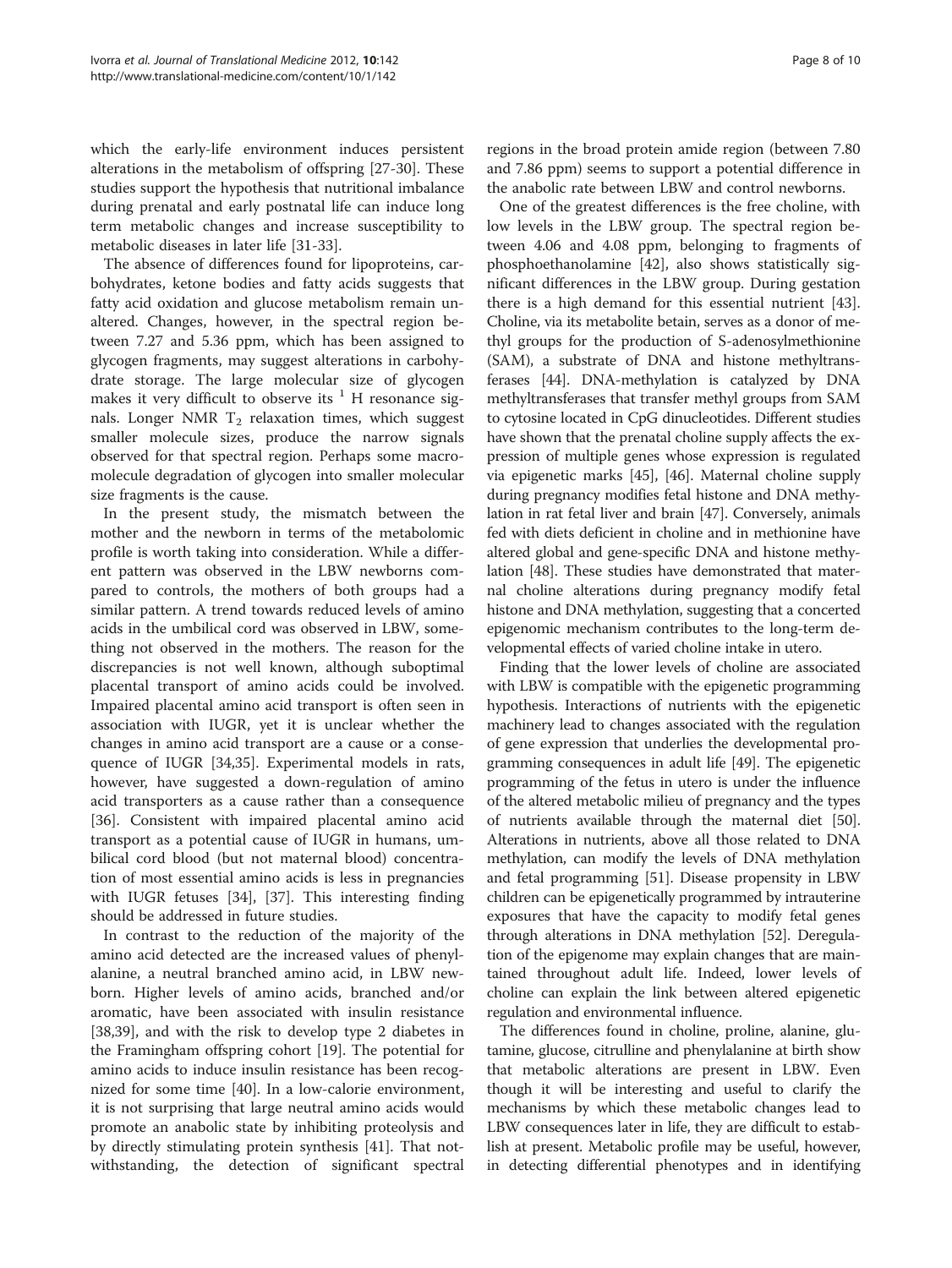<span id="page-8-0"></span>those populations with the greatest potential risk. The identification of these differences can facilitate the search for alterations in tracking studies. These metabolites could be promising candidates in the search for the molecular differences capable of explaining the increased risk that LBW subjects exhibit for developing cardio-metabolic diseases later in life. That notwithstanding, whether or not these abnormalities are the source of low birth weight is difficult to establish.

Our findings suggest that a substantial component of metabolic disease risk has a prenatal developmental basis. Finding discriminatory metabolites in umbilical cord blood plasma from LBW newborns with a higher risk to develop cardio-metabolic disease may lead to their being used as potential biomarkers for the early prediction of risk and with the concomitant clinical implications for follow-up.

#### Conclusions

Both the presence of the differential metabolic profile, as well as the relationship of these metabolites with birth weight demonstrate that metabolic alterations are present and detectable at birth in LBW subjects. Beginning at birth, metabolic abnormalities provide information on the impact of intrauterine life. Whether these early disturbances in metabolism contribute to the development of cardio-metabolic diseases in these subjects later in life needs to be assessed in prospective studies.

#### Additional file

[Additional file 1:](http://www.biomedcentral.com/content/supplementary/1479-5876-10-142-S1.doc) Figure S1. Loadings plot of the PLS-DA model for discrimination between spectra of umbilical cord blood plasma from low vs normal weight babies at birth. Figure S2. Loadings plot of the PLS-DA model for discrimination between spectra of blood plasma from mothers of low vs normal weight babies at birth.

#### Competing interests

The authors declare that they have no competing interests.

#### Acknowledgments

This work was supported by the Instituto de Salud Carlos III (Spain) Grant 543 PI08/1277), By the Minsiterio de Ciencia e Innovacion off Spain (Grant SAF2011-23029), by the Conselleria de Sanidad (Comunitat Valenciana. Grant 544 GE010/15), and by CIBEROBN and CIBERDEM (both are initiatives of the 545 Instituto de Salud Carlos III). CI is the recipient of a contract from the Sara 546 Borrell program (CD06/0111) and CIBEROBN. The authors would like to thank 547 Francisco Ponce Zanón, of the Laboratory of the Pediatric Cardiovascular Risk 548 Unit, Pediatric Department, for his technical assistance.

#### Author details

<sup>1</sup>Cardiovascular Risk Unit, Consorcio, Hospital General, University of Valencia, Av. Tres Cruces s/n, Valencia 46014, Spain. <sup>2</sup>CIBER Fisiopatología Obesidad y Nutrición (CB06/03), Instituto de Salud Carlos III, Madrid, Spain. <sup>3</sup>Unidad de Genotipado y Diagnóstico Genético, Fundación Investigación, Hospital Clínico Universitario de Valencia/INCLIVA Valencia, Av. Blasco Ibáñez, 17, Valencia 46010, Spain. <sup>4</sup>CIBER de Diabetes y Enfermedades Metabólicas (CIBERDEM), Madrid, Spain. <sup>5</sup>Fundación Investigación Hospital Clínico Universitario de Valencia / INCLIVA, Av. Blasco Ibáñez, 17, Valencia, Spain.

6 Unidad Central Investigación Medicina, Universidad de Valencia /INCLIVA, Av. Blasco Ibáñez, 17, Valencia 46014, Spain. <sup>7</sup> Department of Pediatrics Consorcio Hospital General, University of Valencia, Av. Tres Cruces s/n, Valencia 46014, Spain.

#### Authors' contributions

EL and CI conceived the study, designed it and wrote the manuscript. CGV informed the parents of the objectives of the research project, took the anthropometric measurements at birth and obtained the UCB samples. FJC participated in the experimental design and biochemical interpretations. DM and JMM performed the NMR measurements, NMR data analysis and biochemical interpretation of metabolomic data. All authors have read and approved the final manuscript.

#### Received: 3 April 2012 Accepted: 13 June 2012 Published: 9 July 2012

#### References

- 1. Barker DJ, Gluckman PD, Godfrey KM, Harding JE, Owens JA, Robinson JS: Fetal nutrition and cardiovascular disease in adult life. Lancet 1993, 341:938–941.
- 2. Burdge GC, Lillycrop KA: Nutrition, epigenetics, and developmental plasticity: implications for understanding human disease. Annu Rev Nutr 2010, 30:315–339.
- 3. Lubchenco Lo, Hansman C, Dressler M, Boyd E: Intrauterine growth as estimated from liveborn birth-weight data at 24 to 42 weeks of gestation. Pediatrics 1963, 32:793–800.
- Godfrey KM, Barker DJ: Fetal nutrition and adult disease. Am J Clin Nutr 2000, 71(Suppl 5):1344S–1352S.
- 5. Hales CN, Ozanne SE: The dangerous road of catch-up growth. J Physiol 2003, 547(Pt 1):5–10.
- 6. Gluckman PD, Hanson MA, Cooper C, Thornburg KL: Effect of in utero and early-life conditions on adult health and disease. N Engl J Med 2008, 359:61–73.
- 7. Singhal A, Lucas A: Early origins of cardiovascular disease: is there a unifying hypothesis? Lancet 2004, 363:1642–1645.
- 8. Crispi F, Bijnens B, Figueras F, Bartrons J, Eixarch E, Le Noble F, Ahmed A, Gratacós E: Fetal growth restriction results in remodeled and less efficient hearts in children. Circulation 2010, 121:2427–2436.
- 9. Ligi I, Grandvuillemin I, Andres V, Dignat-George F, Simeoni U: Low birth weight infants and the developmental programming of hypertension: a focus on vascular factors. Semin Perinatol 2010, 34:188–192.
- 10. Lurbe E, Garcia-Vicent C, Torro I, Fayos JL, Aguilar F, de Llano JM, Fuertes G, Redón J: First-year blood pressure increase steepest in low birthweight newborns. J Hypertens 2007, 25:81-86.
- 11. de Martín Llano JJ, Fuertes G, Torró I, García Vicent C, Fayos JL, Lurbe E: Birth weight and characteristics of endothelial and smooth muscle cell cultures from human umbilical cord vessels. J Transl Med 2009, 7:30.
- 12. Kenny LC, Broadhurst DI, Dunn W, Brown M, North RA, McCowan L, Roberts C, Cooper GJ, Kell DB, Baker PN: Screening for Pregnancy Endpoints Consortium. Robust early pregnancy prediction of later preeclampsia using metabolomic biomarkers. Hypertension 2010, 56:741–749.
- 13. Suhre K, Meisinger C, Döring A, Altmaier E, Belcredi P, Gieger C, Chang D, Milburn MV, Gall WE, Weinberger KM, Mewes HW, Hrabé de Angelis M, Wichmann HE, Kronenberg F, AdamsKi J, LLLiq T: Metabolic footprint of diabetes: a multiplatform metabolomics study in an epidemiological setting. PLoS One 2010, 5:e13953.
- 14. Kim JY, Park JY, Kim OY, Ham BM, Kim HJ, Kwon DY, Jang Y, Lee JH: Metabolic profiling of plasma in overweight/obese and lean men using ultra performance liquid chromatography and Q-TOF mass spectrometry (UPLC-Q-TOF MS). J Proteome Res 2010, 9:4368–4375.
- 15. Mutch DM, Fuhrmann JC, Rein D, Wiemer JC, Bouillot JL, Piotou C, Clément K: Metabolite profiling identifies candidate markers reflecting the clinical adaptations associated with Roux-en-Y gastric bypass surgery. PLoS One 2009, 4:e7905.
- 16. Romero R, Mazaki-Tovi S, Vaisbuch E, Kusanovic JP, Chaiworapongsa T, Gomez R, Nien JK, Yoon BH, Mazor M, Luo J, Banks D, Ryals J, Beecher C: Metabolomics in premature labor: a novel approach to identify patients at risk for preterm delivery. J Matern Fetal Neonatal Med 2010, 23:1344–1359.